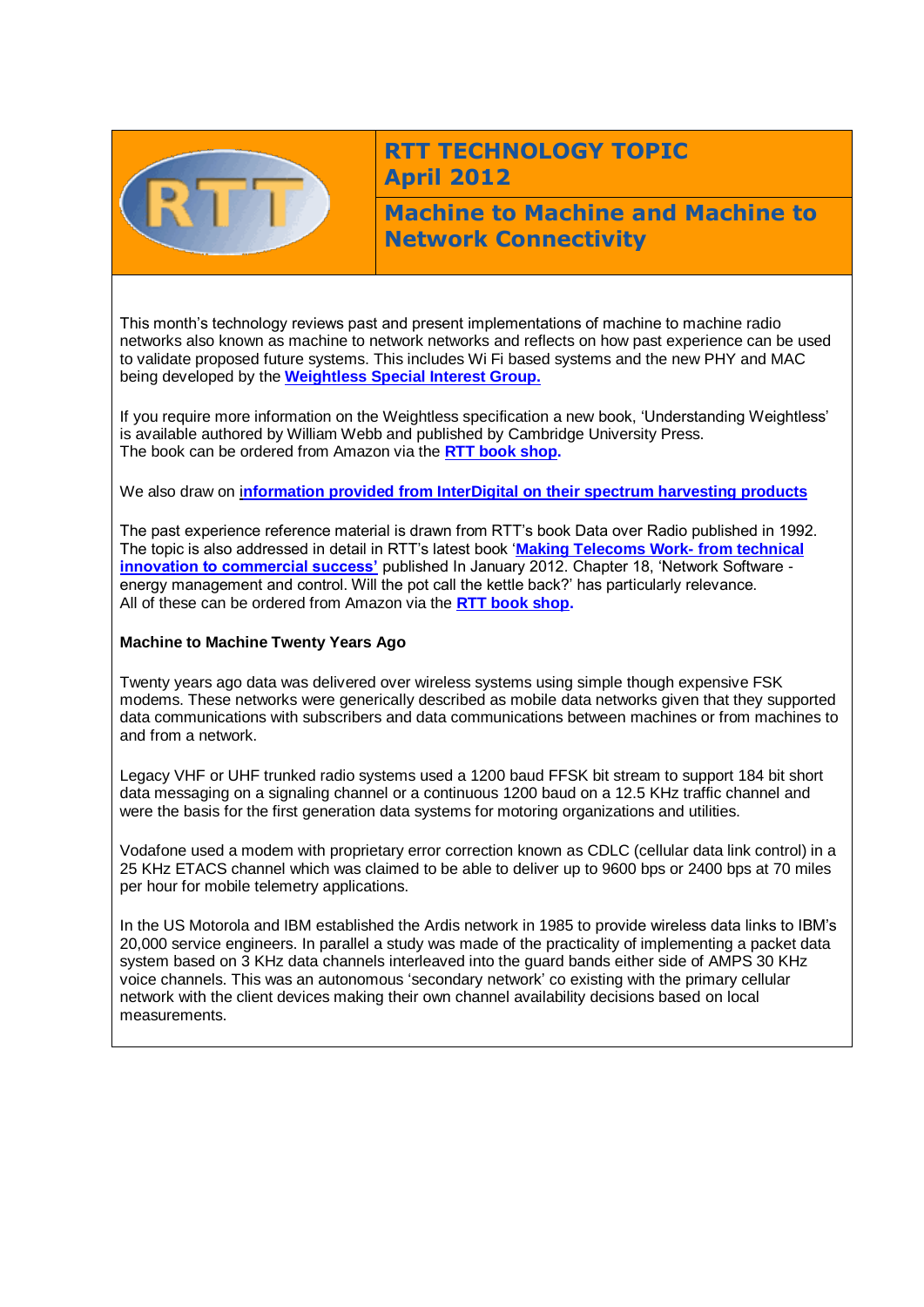

Narrow band cellular 'white space' with autonomous client devices circa 1990

This then evolved into a time domain equivalent called CDPD developed by IBM and six of the seven Regional Bell Operating companies. Designed to be compatible with legacy AMPS analogue systems and the evolved digital IS136 DAMPS system this was effectively a network within a network with the data devices sensing whether or not a voice channel was in use and then acquiring that channel, hopping to another channel as and when a voice assignment was made. Both of these were effectively early examples of cellular network white space cognitive systems with autonomous client devices. The CDPD network was shut down by AT and T Wireless and Cingular Wireless in 2005.

Over in Sweden, Ericsson started the first Mobitex network in 1986, originally as a 1200 baud rate system then 4800 then 8000 baud and deployed over the following years into low band VHF (80 MHz), high band VHF (160 MHz), and UHF at 450 and 900 MHZ in 12.5 and 25 KHz channels.

In the UK, twenty five year licenses were issued in 1992 to Cognito Group Ltd, Hutchison Mobile Data Ltd and RAM Mobile Data Limited. These replaced temporary licenses issued in 1989. Paknet, a Racal/Chubb/Mercury joint venture also received a license and targeted the electronic point of sale market.

RAM Mobile Data adopted Mobitex technology both for the UK and US market and other markets. Hutchison used MDI/Motorola technology. Cognito used a proprietary three level FSK modem and five watt radios in the lower sub band of Band 111 at 189 MHz, a band made available when black and white TV was discontinued. Paknet implemented a VHF underlay to the Vodafone network transmitting at 159.7 to 159.9 MHz and receiving at 164.2 to 164.4 MHz

The Cognito network was discontinued in 2003 and re-engineered to use GPRS modems. The company now concentrates on **[mobile workforce solutions.](http://www.cognitomobile.com/)** Paknet still exists and is promoted as **['the UK's](http://paknet.vodafone.net/)  [only dedicated M2M network](http://paknet.vodafone.net/)**'. Information on the present status of Mobitex networks is available **[here](http://www.mobitex.com/)** and **[here](http://www.mobitex.org/)**.

It would be fair to say that these mobile data licenses were issued twenty years ago with good intention and attracted substantial infrastructure investment but in practice had business models that were frustrated by an oversupply of technology choice and an undersupply of globally harmonised spectral allocation. This meant that the scale economy needed to support mass market rather than specialist market adoption was never achieved.

The early experience with data over cellular was also mixed both technically and commercially. The CDPD concept never translated across into GSM and therefore could never achieve the scale needed to realise the cost targets needed to support mass market applications. GPRS has had more success and is now reasonably widely deployed but is not presently helped by mixed messages as to its likely long term future. If the technology choice was bewildering to potential customers in 1992 it is even more so today and any perceived time limit on availability is a major disincentive to deployment.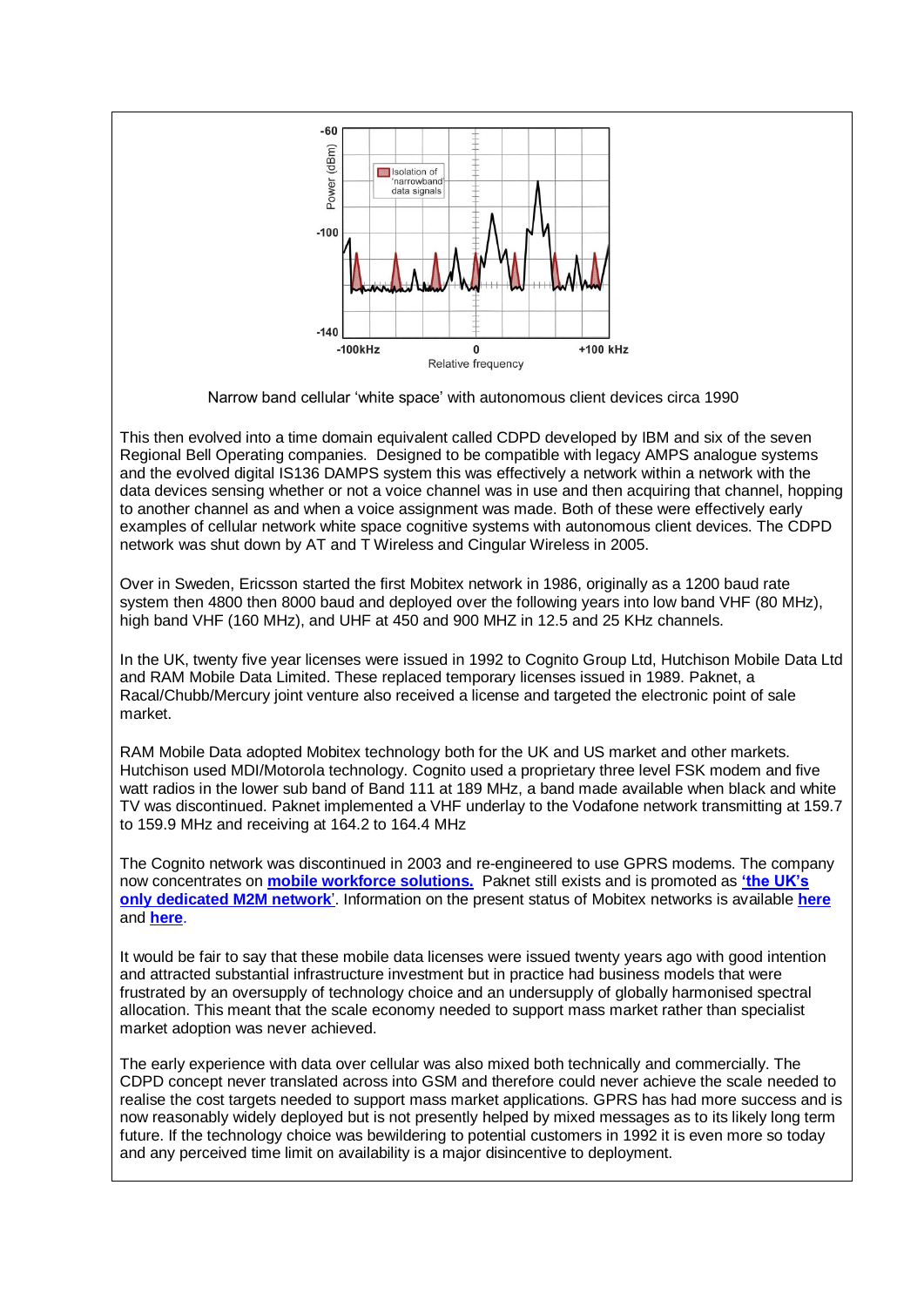This being the telecoms industry, the answer to having too much technology choice is naturally to introduce even more choice both in terms of the standards available and the spectrum available.

However we are going to suggest that after 20 years some lessons may have finally been learnt and we may be close to resolving the technology and spectrum disconnects that have prevented the development of low cost machine to machine and machine to network connectivity.

This does not mean that present solutions will disappear and many specialist applications will remain well served by legacy VHF and UHF systems but the challenge going forward is to scale devices down to a dollar and service costs down to a point of indifference where price is no longer a barrier to mass market adoption.

This can only be achieved by leveraging existing scale or creating a new scaling opportunity. Theoretically LTE networks would be able to exploit legacy cellular scale but it is hard to see how machine to machine or machine to network revenues on a per device basis can ever fit comfortably into business models that remain focussed on high per user data rates.

A second option is to leverage existing Wi Fi market volume and cost points. From a technology standards perspective Wi Fi has arguably all of the basics either already in place or closely visible both at the physical and MAC layer and in terms of higher layer support, including for example IP mobility and IP security protocols. The IEEE standards process is robust and responsive to specific vertical market needs. In terms of spectrum, Wi Fi has a more or less global availability at 2.4 GHz, 5 GHz and potentially 60 GHz for low cost high bandwidth applications. The only missing ingredient is range.

The range issue can be at least partially solved by extending Wi Fi into the UHF TV White space bands. Most countries globally are presently repurposing this band. For example **[analogue TV transmission](http://www.ukfree.tv/closedown.php)  [from Alexandra Palace in London will be discontinued on the 18](http://www.ukfree.tv/closedown.php)th April.**

There has always been unused or at least under used spectrum in the TV band which in its original entirety stretches from 470 to 790 MHz. This is a consequence of the need to plan terrestrial TV coverage on a worst case basis for anomalous propagation conditions. For example transmissions from a 50 kilowatt tower can easily travel 100 kilometres and sometimes further but these conditions will rarely apply all of the time in all places and will constantly change as propagation conditions change. Additionally the shift to digital has released more bandwidth, a function of digital compression and improved signal to noise performance.

Terrestrial TV networks are traditionally implemented as multi frequency networks. The alternative more spectrally efficient alternative is to implement as a single frequency network but this translates frequency planning complexity into time domain planning complexity as large time domain guard bands are needed in areas of equal signal strength. The alternative here is to have more closely spaced lower power TV transmission sites but this would require broadcasters to cooperate more closely with the cellular and mobile broadband operator community.

Additionally the World Radio Congress in January 2012 decided that a regionally based review of the practicality of a second digital dividend should be investigated for possible ratification at WRC 2015. This would mean (probably) that most countries would have two mobile broadband duplex spaced bands which would occupy the UHF band between 692 to 790 MHz

This would mean TV channels would need to be more densely spaced in the frequency domain which would mean less White Space spectrum. In parallel a shift to super high definition TV would imply an increase in flux density. The view could be taken that all TV will shift to fibre, cable, copper and satellite but terrestrial TV remains politically important as a physical way of communicating with the voting population and it is hard to see this changing.

Even so there should be enough UHF white space spectrum available to be useful and the narrower bandwidth (470 MHz to 690 MHz) will make transceiver design simpler than a 'whole band' (470 MHz to 790 MHz) transceiver. However it is going to be necessary commercially to find some mechanism by which white space devices can be positioned as adding rather than subtracting value from TV broadcasting and other users in the band including wireless microphones.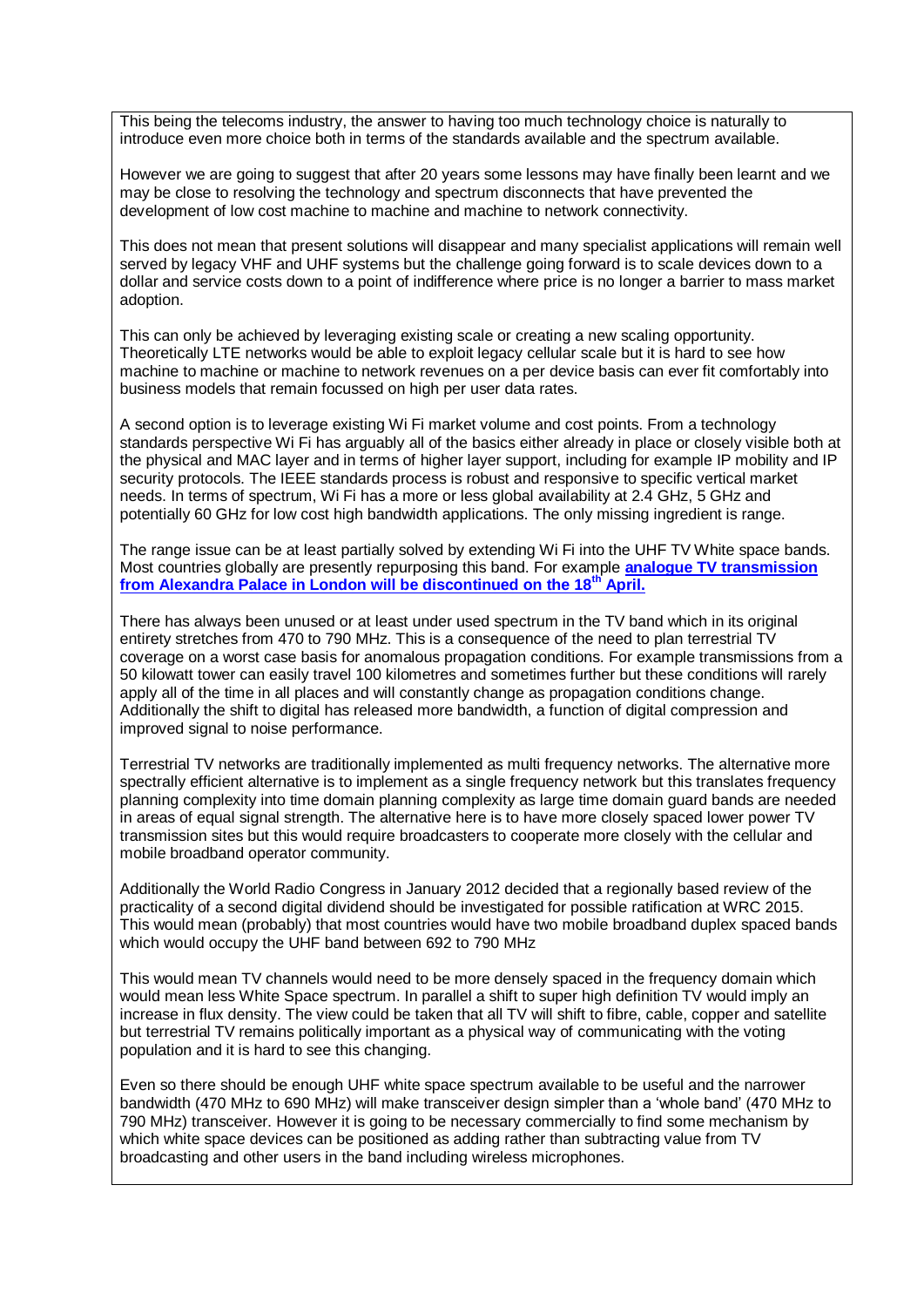This is not impossible. A direct analogy is the way that the Wi Fi community is developing technology and business solutions for offloading unwanted broadband traffic. I**[nterDigital](http://ir.interdigital.com/releasedetail.cfm?ReleaseID=651535)** has a cellular augmentation platform which allows operators to use White Space spectrum. Note that in this context White Space spectrum would not necessarily be confined to the UHF TV band but could include the UHF mobile broadband spectrum including guard bands and theoretically at least any other band visible to the RF front end of the client device.

As with CDPD, this gives a mobile broadband operator access to 'no cost'(unlicensed) or 'low cost' (lightly licensed) spectrum which from past experience is a pre-condition for delivering the per device service pricing needed to enable viable mass market machine connectivity, the other precondition being of course low cost devices. This second pre-condition is potentially deliverable by leveraging existing Wi Fi device scale.

Why and how terrestrial TV broadcasters would benefit from access to devices is open to debate but a low cost or no cost wireless return channel that had more range than existing systems and or could be independent of a cable, copper or fibre return path could transform or at least enhance existing terrestrial TV business models.

Wi Fi and in particular White Space Wi Fi is a perfectly plausible candidate technology for this transformation process and an embedded existing presence in home hubs and domestic appliances provides an interesting starting point. White Space 6, 7 or 8 MHz channels could be aggregated together to deliver equivalent throughput rates to existing 20 MHz Wi Fi channels. Lower data rate exchanges could be accommodated by using some of the legacy Wi Fi modulation and coding schemes which include simple FSK modulation and direct sequence spreading.

But Wi Fi is not the only option and consumer device connectivity is not the only target market. Another alternative is to start from scratch with an M2M optimised physical layer and MAC layer and a network offer that can be delivered at a coverage cost at least an order of magnitude lower than a cellular or mobile broadband network. The inherent cost and performance advantage of such an approach then has to be leveraged into global scale in order to realise sufficiently low client device costs.

This is the objective of the Weightless Special Interest Group. Rather than rehearse the technical detail of how this is to be accomplished we recommend you either buy the book referenced at the beginning of this article and/or visit the **[Weightless web site](http://www.weightless.org/)**.

As a summary, the physical layer uses conservative modulation options to minimise ACLR and reduce power drain on the transmit path. The uplink is sub divided into narrow band channels to reduce the received noise floor at the base station by 18dB and spreading codes are used to deliver up to 30dB of coding gain for low bit rate data exchanges. Network functions such as billing, session management, authentication and encryption are realised within a cloud hosted virtual machine. The client devices and the base stations meet the ACLR requirements for White Space. Frequency hopping at the frame rate (which for MAC efficiency reasons is set at 2 seconds) randomises out inter system and intra system interference. A super frame interval is set at 15 minutes

Low data rate exchanges (2.5 k/bit per second) can be supported with a 1023 spreading factor code to give up to 10 kilometres of range. The super frame interval allows for long power down cycles to maximise battery life. At the other extreme a 6, 7 or 8 MHz downlink can be modulated with higher level modulation to deliver up to 16 M/bits of peak single user throughput.

Many in fact most of the characteristics of the PHY and MAC layer bear an uncanny resemblance to the original Bluetooth specification which is hardly a surprise as the start-up team for the weightless SIG are from the team that founded Cambridge Silicon Radio.

The devices are White Space friendly and can be driven from a data base that determines available spectrum by location by time.

As with Bluetooth, the weightless SIG needs robust vendor support and applications that pull through early market volume. For Bluetooth the vendor was Ericsson and the application initially was cordless handsets and then hands free legislation.